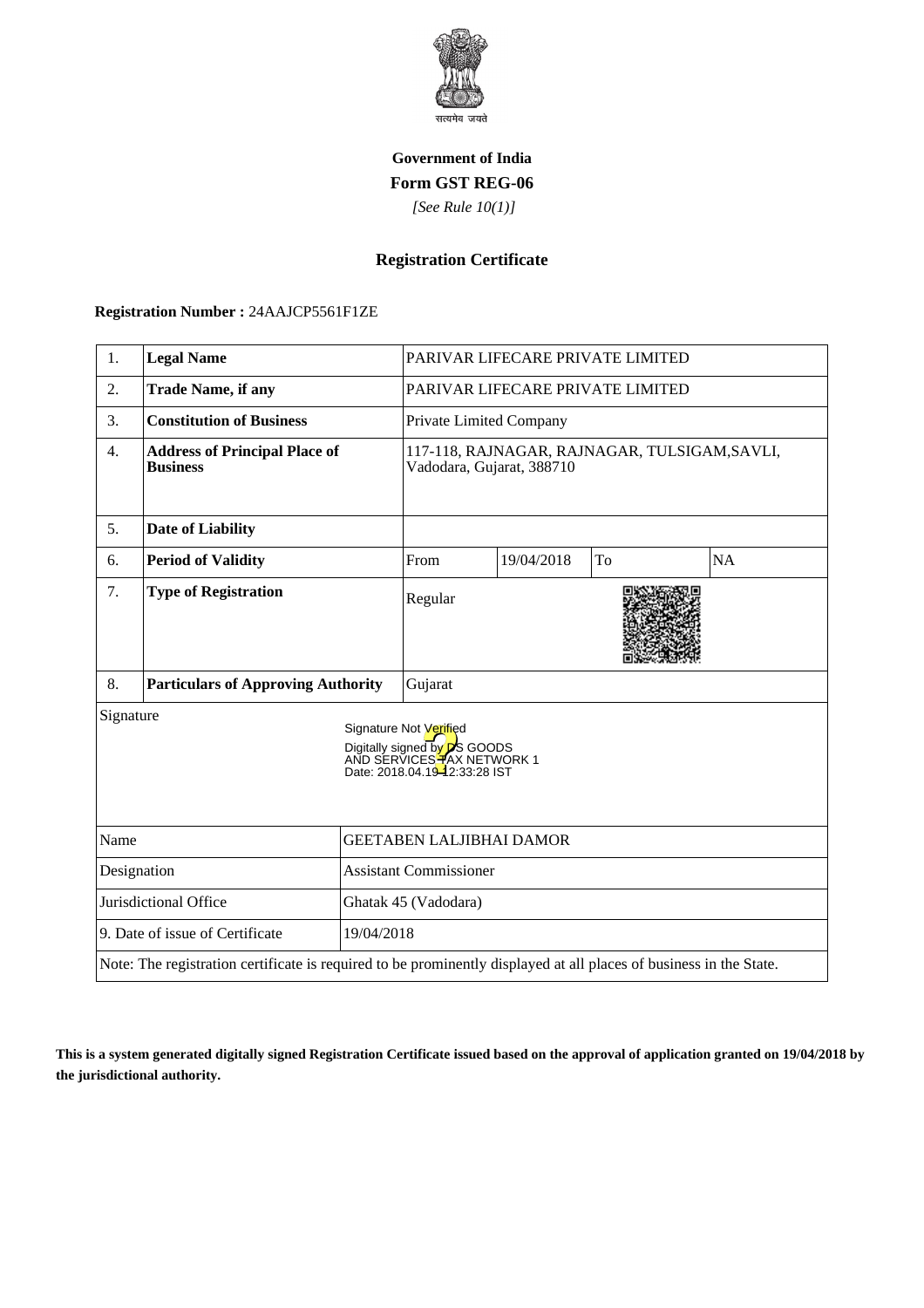

 GSTIN 24AAJCP5561F1ZE Legal Name PARIVAR LIFECARE PRIVATE LIMITED Trade Name, if any PARIVAR LIFECARE PRIVATE LIMITED

#### **Details of Additional Places of Business**

Total Number of Additional Places of Business in the State 1

Sr. No. Address

 1 A-13,, GAYATRI BUNGLOWS,, CHHANI SOKHDA ROAD,, VADODARA, Vadodara, Gujarat, 388710